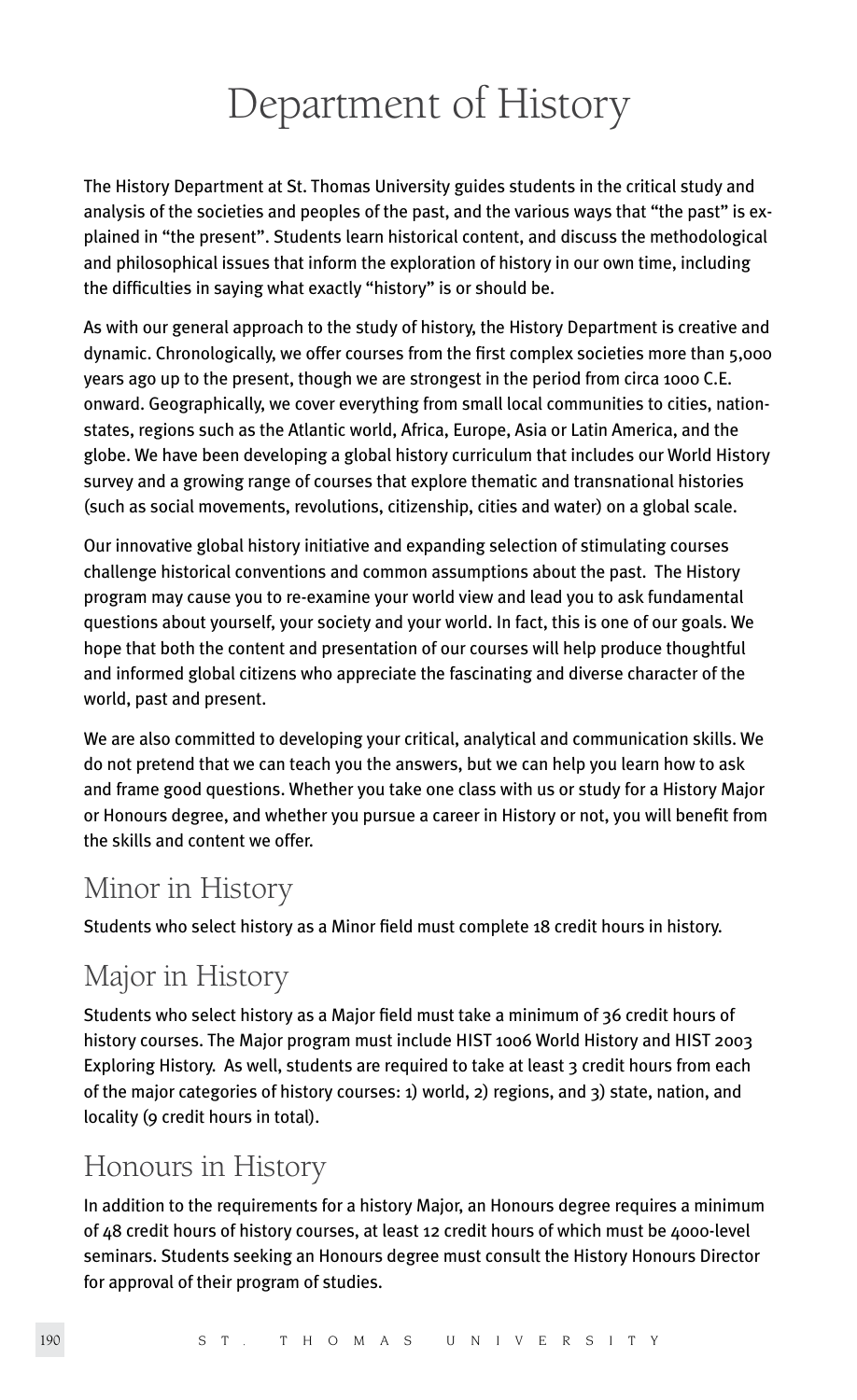#### **Course Numbering**

History 1006 serves as an introduction to the discipline of history and its expectations at the University level. 2000-numbered courses indicate an intermediate level of historical investigation taught from several different perspectives; at this level students will be expected to learn basic skills of conducting historical research and constructing written historical arguments. 3000-numbered courses indicate a more advanced and more concentrated level of historical investigation. 4000-numbered courses designate seminars and are taught at an advanced level of historical investigation, presentation, and criticism.

*NOTE: Since third and fourth-year history courses build on the skills acquired in HIST 1006 and HIST 2003, we recommend that these courses be taken in the first two years of the degree. Although first-year students may enroll in 2000-level courses, we encourage them to begin the study of history with HIST 1006 World History*

### **World**

#### **HIST-1006. World History**

This course provides an overview of world history, from earliest times to the present. Major themes include human relationships with the environment, cultural exchanges between peoples, and the interconnectedness of the human experience.

#### **HIST-2023. World History: 20th Century to World War II**

This course will provide students with an overview of the history of the 20th century up until the conclusion of the Second World War. Major events and themes include the two world wars; the Russian revolution; imperialism and nationalism in Asia, Africa and Latin America; the emergence of the United States as the world's pre-eminent power; and struggles for political participation by workers and women. Prerequisite: At least 6 credit hours in History courses at St. Thomas University.

#### **HIST-2053. World History Since the Second World War**

This course examines developments in world history since the Second World War, such as the emergence of the Cold War, decolonization, the growth of American power and struggles for human rights. It also explores the consequences of urbanization, demographic growth, technological change, and environmental degradation.

#### **HIST-2103. The Material World: History Through Things**

This course examines themes in world history through the use and study of material objects. Histories of everyday materials and objects allow us to examine diverse issues such as the environment, history, technology, and culture. In general, historians have relied primarily on text-based sources and this course will explore the role and use of material objects in doing history. We will examine theoretical approaches to material history as well as survey the historical literature of this branch of study.

#### **HIST-2453. History of the United Nations (PEAC)**

The United Nations represents the first serious effort toward an international government. History of the United Nations examines the evolution of this unique international body from its creation in 1945 to the present. It seeks to understand how the United Nations has shaped world history, what its low and high points have been, and what its challenges and potential are in the twenty-first century.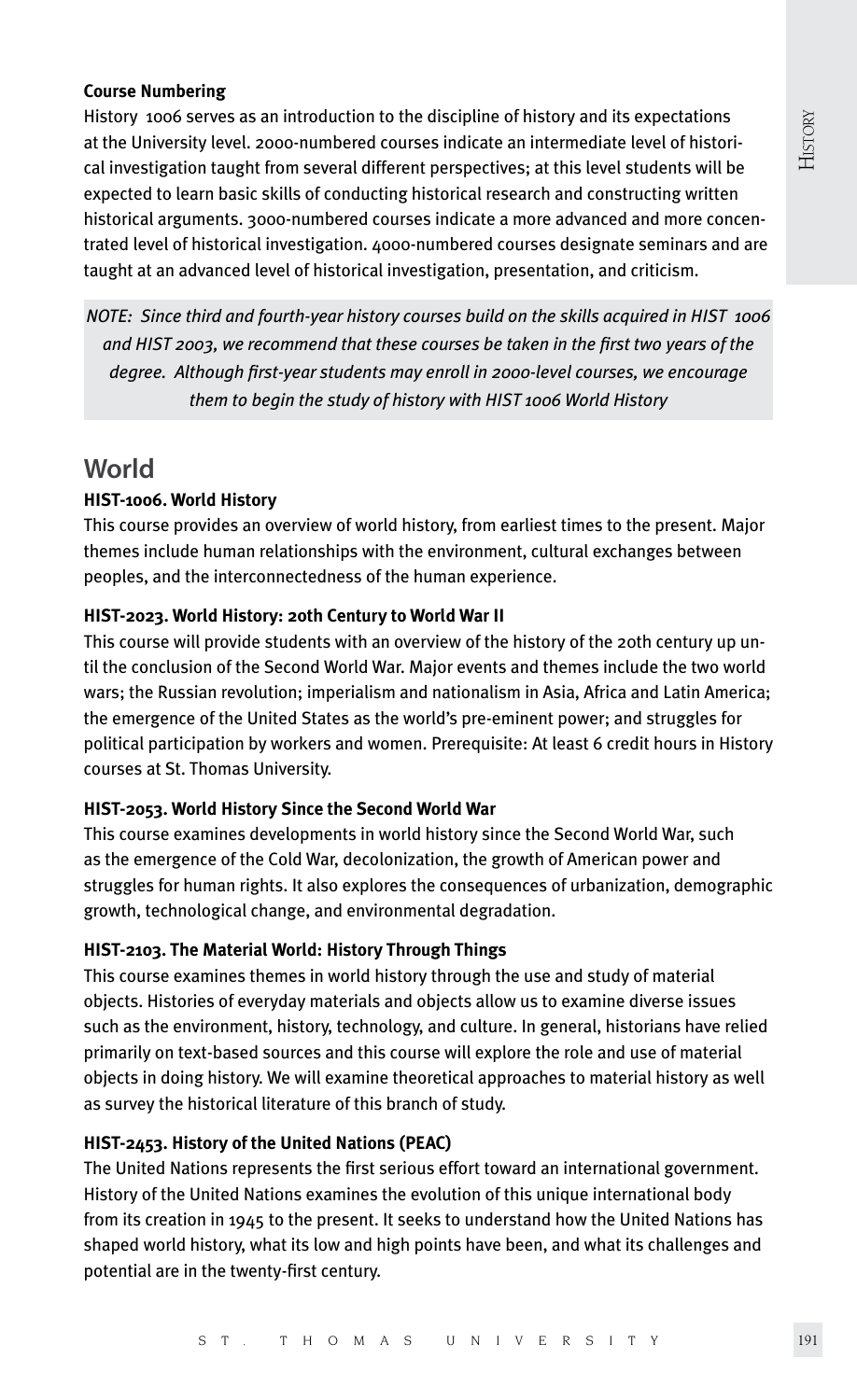#### **HIST-2553. History of the Islamic World to the Ottoman Empire**

This course provides a basic introduction to Islamic societies in their formative centuries. We will explore how the Muslim umma first emerged, developed and ultimately established itself as a unifying yet far from monolithic ideal, linking different peoples across the globe. Our focus will be on comprehension of historical experiences and relations between peoples rather than on detailed analysis of religious beliefs.

#### **HIST-3053. Disability in History**

This course treats disability as a historical subject. It explores questions such as what it means to be disabled in various times and places, how people with disability lived their lives, how society at large conceptualized differences in physical ability and mental capacity, when and how disability intersected with other identity constructs, and the roles myth and religion played in all this.

#### **HIST-3173. The Global History of the Automobile**

This discussion-based course will introduce students to a global perspective on the history of the automobile, the technology that has arguably shaped the planet more than any other in the past century. The emphasis will be on the car's social and cultural history, rather than its technical evolution. Specific course themes will include automobile production and labour, car culture and the rise of global consumerism, the environmental impacts of automobile use and road building, and the implications of driving for modern citizenship. Prerequisites: 6 ch of history or permission of the instructor.

#### **HIST-3383. Slavery in World History, 1500-Present**

This course is designed to provide a comprehensive and comparative overview of slavery in Asia, Europe, the Middle East, Africa and the Americas from 1500 to the present. Upon completion of the course, students should have an understanding of the important events in world slave systems, the changes in the practice of historical forms of slavery, the similarities and differences between different slave systems, and an understanding of the historical background of modern-day slavery.

#### **HIST-3393. Gender and Empire**

This course explores the place of gender in the construction and preservation of empires through such topics as constructions of difference, motherhood and domesticity; civilizing missions and tourism; and contestations of power. This course operates from the premise that empires are never static: subjects in different imperial contexts, in various cases, resisted, thwarted, or reconfirmed colonial regimes.

#### **HIST-3403. Water and World History**

This course examines the significance of water to human history, beginning with early agricultural societies and the development of hydraulic empires in Africa and Asia. It explores how humans have sought to manage water for agriculture, urban consumption, industry, and other purposes, and it considers the social, cultural, political, and environmental consequences of these developments. It gives particular attention to the extraordinary developments of the 20th century and the significance they hold for environmental change, human welfare, and international conflict. Prerequisite: HIST 1006 or permission of the Instructor.

#### **HIST-3413. Citizens and Citizenship in World History**

This course will explore concepts, practices and themes related to citizenship and nationalism on a selective global scale since c. 1780. The majority of the course will focus on the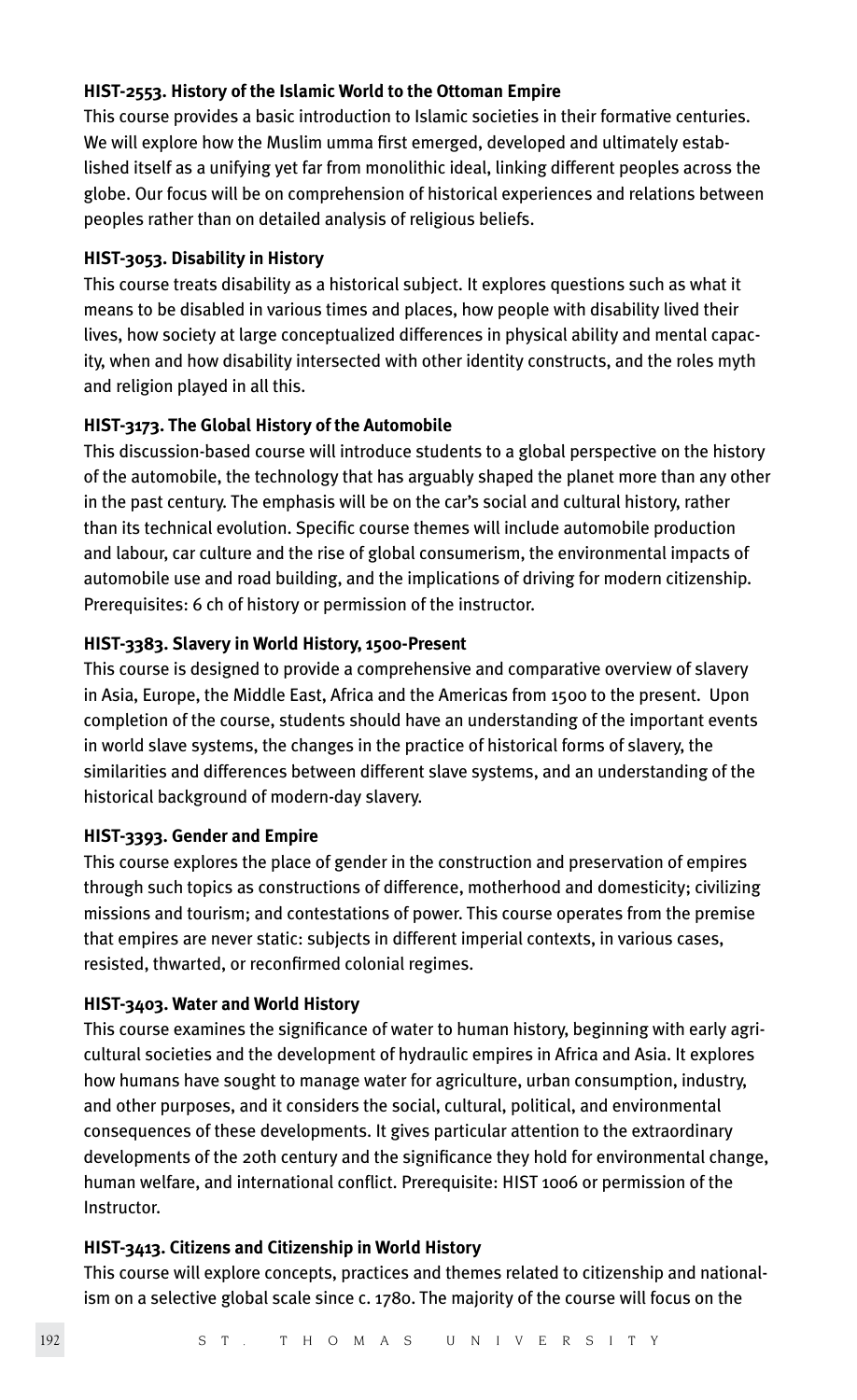History

period from 1780 to 1940, though classes in the latter part of the course will examine conceptions of citizenship since c. 1940. Themes to be explored include citizenship and the tension between duties and rights; the struggle for recognition and rights; the regulation of new social classes and groups; attempts to control the exuberance of youth; the body and physical health; gender and citizenship; race, ethnicity and "otherness"; nationalism and imperialism; human rights; and the "rights revolution".

#### **HIST-3423. Agriculture in World History**

This course examines the significance of agriculture to world history from the early domestication of crops and animals to the present. It explores the different locales in which agriculture emerged, and the impact of agriculture on human lifestyles and on the environment over time. As well, it considers the growth of human reliance on a relatively narrow array of foodstuffs and the consequences of the application of industrial techniques to the production of food. Prerequisite: HIST 1006 or permission of the Instructor.

#### **HIST-3463. Rivers in World History**

This course explores the significance of rivers in world history. It examines rivers as geological agents and the biological habitats rivers create. It investigates the role of rivers in sustaining trade networks and explores changing transportation technologies. It considers the role of rivers in the development of early agricultural societies and hydraulic empires. It also studies the fit between rivers and urban growth and sanitization; colonial cartography and exploration; industrial development; nationalism; tourism; and environmentalism.

#### **HIST-3473. Frontiers in World History**

This course examines how societies have imagined, represented, and interacted around socalled "frontiers" in world history. It explores places where trade, migration, conquest, and other cultural exchanges have had a profound impact on societies and even produced new cultural configurations. No prerequisites.

#### **HIST-3503. Social Movements That Have Changed the Modern World**

This course examines social movements of the post World War II period, such as struggles of national liberation, movements against racism, militarism, and the proliferation of nuclear weapons, the emergence of a youth counter-culture, struggles for women's rights, indigenous people's rights, grassroots democracy, on behalf of the poor and disempowered, in defence of the environment, and against neo-liberal globalization. The course considers the historical roots of various movements as well as the context of their emergence, their scope, the continuities and discontinuities among them, and their impact on today's world.

#### **HIST-3563. History of Western Feminism**

This course will examine the development of "feminism" and movements for women's rights and/or liberation in western countries from the 19th century to the present. The course will compare feminism in the United States with movements in Canada, Britain, and western continental Europe, and will question why feminism has taken on different characteristics in different nations and regions, and among different races and classes. Students who have taken HIST 3566 are excluded from this course.

#### **HIST-3763. Modern Sport in World History**

This discussion-based course explores the global impact of modern sport from c. 1850 to the present. It focuses upon the diffusion of sports such as soccer, cricket, and baseball and the manner in which such sports were resisted or appropriated by communities throughout the world. The course examines the political, social, and cultural significance of modern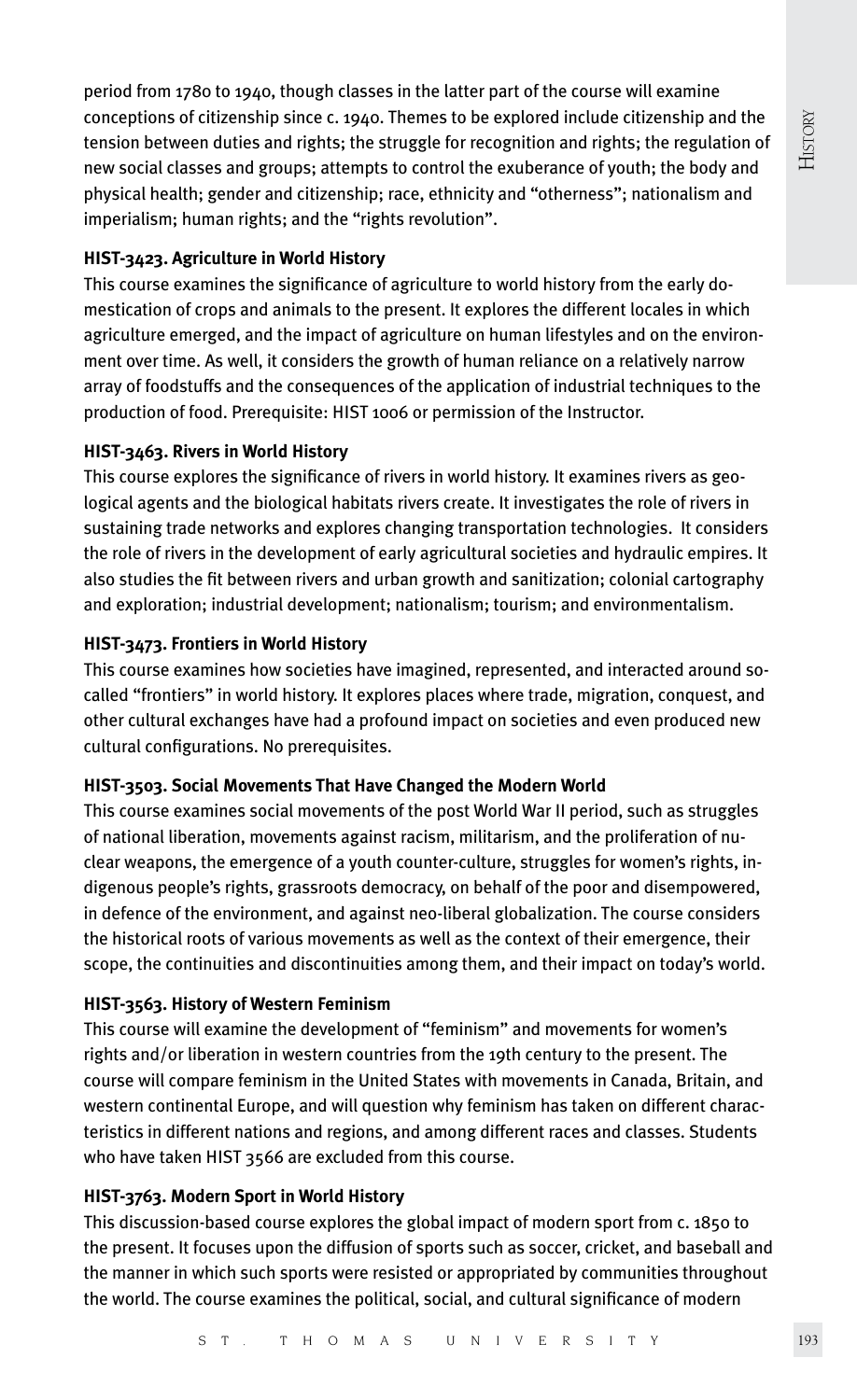sport rather than the intricate details of individual athletes or teams. Prerequisite: At least 9 credit hours in History courses at STU or permission of the instructor.

#### **HIST-3783. Film and History**

Explores the relationship between film and history, paying close attention to film as an historical artifact and film as a means of historical interpretation. In studying films produced primarily in North America, Latin America, and Europe, students in this course will be asked to develop a vocabulary of film, and to try to analyse the meaning and significance of film, both as artifact and interpretation. Writing will require that students make their own arguments about how we should understand the complicated relationship between visual media and history.

#### **HIST-3863. Modern Tourism in World History**

This discussion-based course examines the global impact of tourism from c. 1850 to the present. Sample topics include imperialism and travel narratives, the age of the Grand Tour, the development of a tourism infrastructure (roads, advertising initiatives, travel agencies), the rise of theme parks such as Disneyland, and ecotourism. Our chief concern will be to contextualize and evaluate the positive and negative effects (economic, cultural, social, environmental, etc.) that the tourism industry has had on a variety of local communities throughout the world. Prerequisite: At least 9 credit hours in History courses at STU or permission of the instructor.

#### **HIST-3943. Genocide in Twentieth-Century History**

The twentieth century remains the most violent period in history. Its global ramifications not-withstanding, genocide research continues to focus on the experience of particular nations and nationalities. By juxtaposing and examining such disjointed narratives across continents, this course hopes to bolster a critical understanding of what is no doubt the crudest aspect of human nature.

#### **HIST-3953. Portrayals of Jihad and Crusade: History, Memory and Film**

This course considers the diverse ways in which modern global audiences have come to understand histories of religious violence. Our focus will be on academic and popular interpretations of so-called jihad or crusade conflicts from the Middle Ages to the present. Print, electronic and film sources will be examined, reflecting a wide range of often conflicting viewpoints as they have evolved over time.

#### **HIST-3983. Topics in World History**

This course will examine specific topics in world history. The topics will change from year to year. For information regarding course content students should contact the Chair of the History Department. Prerequisite: At least 9 credit hours in History courses at STU or permission of the instructor.

#### **HIST-4026. Food in World History**

Food keeps us alive, serves as a marker of social status, a stimulator of exploration and trade, and a cause of conflict and war. This seminar is about the history of food production, consumption and culture world-wide. Participants explore the roles food plays in human societies, the social and cultural meanings of food and the ways foods travel from place to place. Equally, we consider food's presence, its absence and the impact of man-made and natural disasters on eating habits and food supplies. Prerequisite: Permission of the instructor.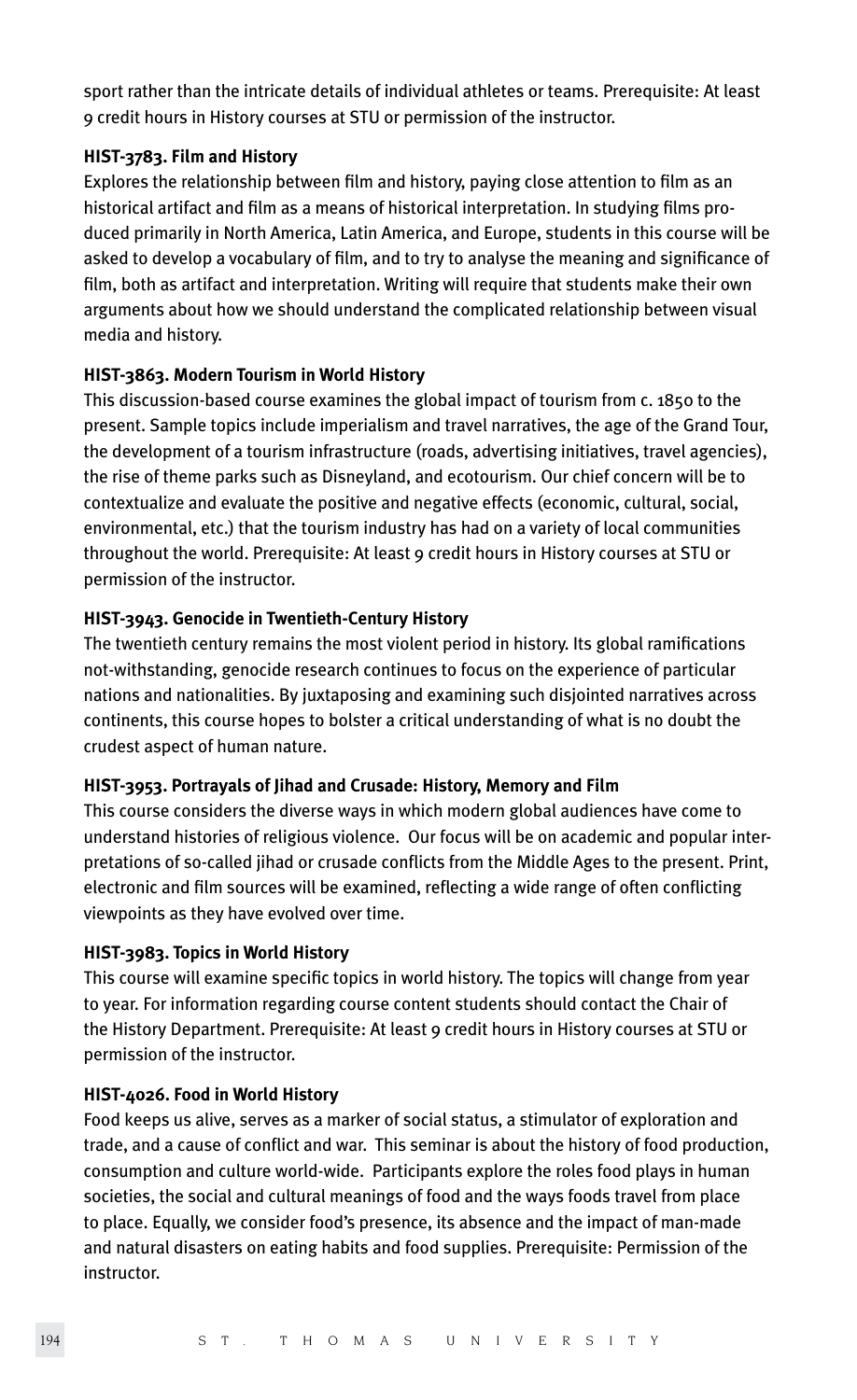#### **HIST-4106. Research Seminar in Material History**

This research seminar course examines the practices and products of doing history through things in a comparative and global perspective. Until recently, historians have relied heavily on written documents for evidence, and this course challenges that approach. This course will consider some of the methods used to write history using physical things, as well as the varied literature produced by the study of material culture. Participants will produce a historical research paper based on significant use of material objects.

#### **HIST-4116. The World at War**

This year-long seminar examines the two world wars of the twentieth century. Students will explore various causes, aspects and outcomes of these conflicts through readings about home fronts and war fronts across the world. They will also do independent research and write a major paper based on a topic related to the course material. At least one previous course on the history of the twentieth century is strongly recommended.

#### **HIST-4123. Seminar in Global History**

This course will examine specific themes in global history. The topics will change from year to year, but might include issues such as the role of cities in history, the rise and fall of peasantries, patterns of migration, the emergence of global institutions, cultural and material exchanges, and the possibilities of global environmental history.

#### **HIST-4126. Topics in Global History**

This course will examine specific themes in global history. The topics will change from year to year, but might include issues such as the role of cities in history, the rise and fall of peasantries, patterns of migration, the emergence of global institutions, cultural and material exchanges, and the possibilities of a global environmental history.

#### **HIST-4136. Historians and World History**

This seminar course examines the writing of world history. It considers the growth of the field, some of the main scholars who have written world histories, and the conceptualizations which have informed their writing. Prerequisite: HIST 1006.

#### **HIST-4826. Popular Culture and Postcolonial Legacies in Canada, Australia and New Zealand**

This seminar discussion course examines the tensions at play in Canada, Australia and New Zealand in the post-World War II era as these settler societies attempted to navigate the awkward cultural tensions that arose in light of the demise of the British Empire. Through a comparative approach we will examine the ways in which expressions of national identity were manufactured and contested as competing interests sought to redefine membership in these national communities. Prerequisite: Permission of the instructor.

#### **HIST-4903. Independent Study**

With the approval of the Department, students (normally Honours candidates) may undertake a one-semester course of independent study. Such a course is to be undertaken under the direction of a member of the History Department and must result in at least one scholarly paper. Application to take an independent study course must be made to the Director of Honours. The application must include a written proposal indicating the reason for doing an independent study, as well as a description of the specific area of interest, a statement of research topic, and a preliminary bibliography. In order to complete their degree requirements, students may request that an independent study be considered as an alternative to an Honours seminar.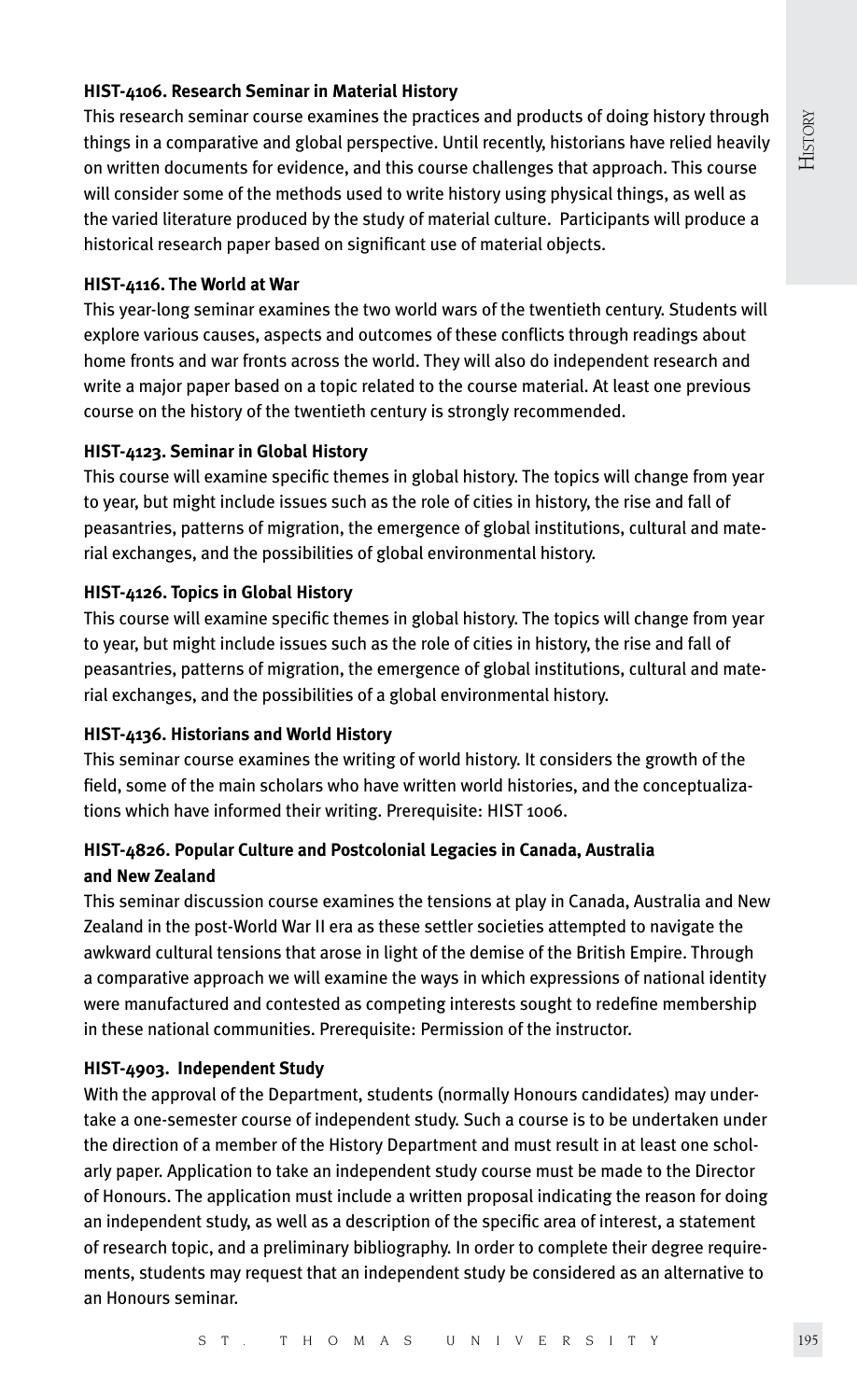#### **HIST-4946. Genocide in World History**

Focusing on twentieth-century World History, this course will examine and compare various wars of genocide across several continents. In doing so, the course will investigate the immediate and long-term factors behind group hate and violence, with particular attention to cultural, religious, and socio-political factors, as well as to institutional and non-institutional actors.

### **Regions (Africa)**

#### **HIST-2113. Famine and War in the Horn of Africa**

This is a course on the history of Northeast Africa, with a focus on Ethiopia, the most populous country in the region. Northeastern Africa, commonly known as the Horn of Africa, consists of Somalia, Djibouti, Eritrea, Ethiopia, and Sudan. Designed with history and nonhistory Majors in mind, the course will explore major landmark events in the history of this region from antiquity to the present.

#### **HIST-2133. Precolonial Africa**

Precolonial Africa explores the history of Africa up to the nineteenth century. Topics covered include Africa's place in hominid evolution, Africa's contribution to the Neolithic revolution, rise of the states versus stateless societies, traditional religion versus world religions, coastal societies versus inland societies, long-distance trade and the rise of empires, and domestic slavery versus transoceanic slavery and their effects on development. The objective is to challenge stereotypic notions about precolonial African societies, to contribute to students' understanding of Africa's place in early world history, and to introduce students to some of the key historiographical debates on precolonial African history. Students cannot receive credit for both HIST 2136 and HIST 2133.

#### **HIST-2143. Modern Africa**

Modern Africa surveys the history of Africa from the nineteenth century to the present. The course focuses on three major topics: the scramble for African and the partition, European colonial rules, and the assessment of the post-independence era. Subtopics include missionaries and explorers, occupation and forms of resistance, settler colonies versus nonsettler colonies, nationals and war for independence, post-independence successes and challenges, the Cold War and the War on Terror, and globalization and the fading significance of the nation state. The objectives for this course are to challenge stereotypic notions about contemporary Africa, to contribute to students' understanding of Africa's place in the modern world, and to introduce students to some of the major historiographical debates on modern African history. Students cannot receive credit for both HIST 2136 and HIST 2143.

#### **HIST-3193. Northeast Africa Since the 19th Century**

Northeastern Africa, commonly known as the Horn of Africa, consists of Somalia, Djibouti, Eritrea, Ethiopia, and Sudan. As the most populous country in the region, Ethiopia will provide the natural focal point for the course. Designed with history and non-history Majors in mind, the course will focus on the history of the various twentieth-century socio-political crises in the Horn: famine, civil war, secession, irredentism, genocide, etc. Lecture and discussion will dominate class format.

#### **HIST-3993. Topics in Global History**

This course will examine specific topics in world history. The topics will change from year to year. For information regarding course content students should contact the Chair of the History Department. Prerequisite: At least 9 credit hours in History courses at STU or permission of the instructor.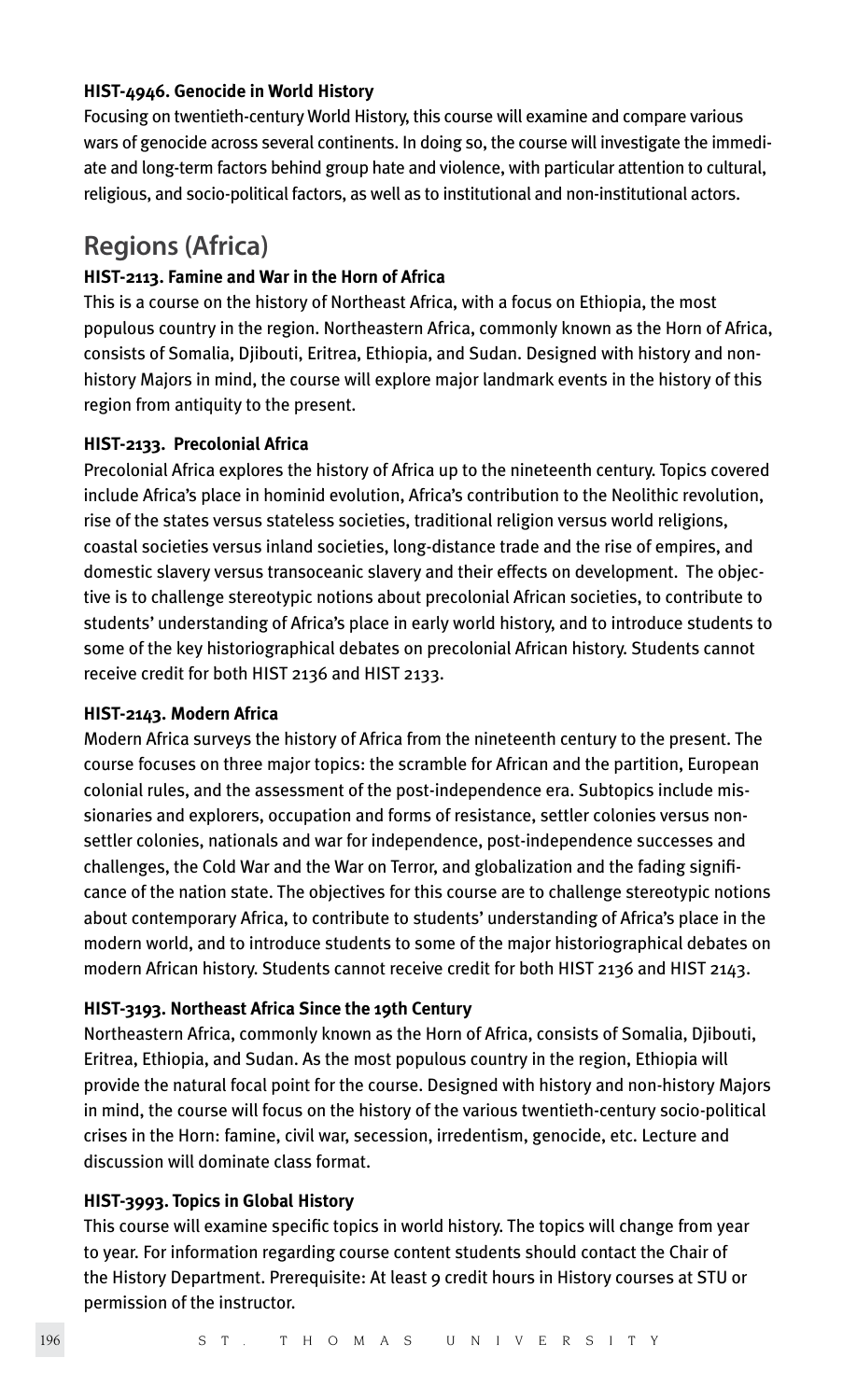# **Regions (Oceans)**

#### **HIST-3153. The Sahara World**

This course is designed to introduce students to the main events and themes that unite the societies and cultures of the Sahara, North Africa, and the Sudan/Sahel, from the earliest times to the present with a particular focus on the 15th-19th centuries. Upon completion of the course, students should have an understanding of the cultures of the Sahara, the important events of Saharan history, and the role of the Sahara in world history.

#### **HIST-3203. The British Atlantic World (1500-1800)**

 This course explores the social, political, and economic parameters of the Atlantic World from roughly 1500 to 1800. The course centres on the British experience of the Atlantic through a comparative and trans-national approach. Particular attention will be drawn to the role of Atlantic Canada and its connection to the larger Atlantic World.

# **Regions (The Americas)**

#### **HIST-2613. Latin America: Colonial Period**

This course surveys three centuries of Latin American history from first contacts between the Spanish and Native American civilizations to Latin American revolutions for Independence. Major themes include various types of relations between the founding peoples and the development of colonial social, political, economic, and religious institutions.

#### **HIST-2623. Latin America: Modern Period**

This course surveys the history of Latin America from post-Independence to the recent past. Major themes include the struggles of early nationhood, modernization, imperialism, twentieth-century social change, and social revolutions.

#### **HIST-3613. Gender and Power in Latin American History**

Why did the Cuban revolution set out to create a 'new man'? How did Eva Perón become the world's most powerful first lady? Why have women led most human rights movements in Latin America? These are some of the questions to be explored in this course which examines historical relationships between men and women and ideas about masculinity and femininity in Latin America.

#### **HIST-3773. Urban North America**

Addresses developments within and among North American cities and explores changes in the conception of cities in North American thought and culture. We will study the lives of urban dwellers and chart shifts in the way people organized their lives in cities. Major themes for this course include the changing physical structure and form of cities over time, processes of urbanization and suburbanization, city planing and reform movements, the economics of cities, urban institutions, urban populations, and city politics. In our investigation of Urban North America, we will ask: does the border make a difference?

#### **HIST-3823. History of Here: From the Pleistocene to The Present**

This course examines the history of the Gulf of St. Lawrence region, broadly conceived, from 15,000 BCE to the present. It considers the ways that people have organized their lives in this region, in global contexts, and the consequences of the choices they have made.

#### **HIST-4606. Twentieth-Century Latin America (Honours Seminar)**

A study of political and social developments in Latin American republics during this century. Topics to be discussed will include the social revolutions and political leaders of this part of the Third World.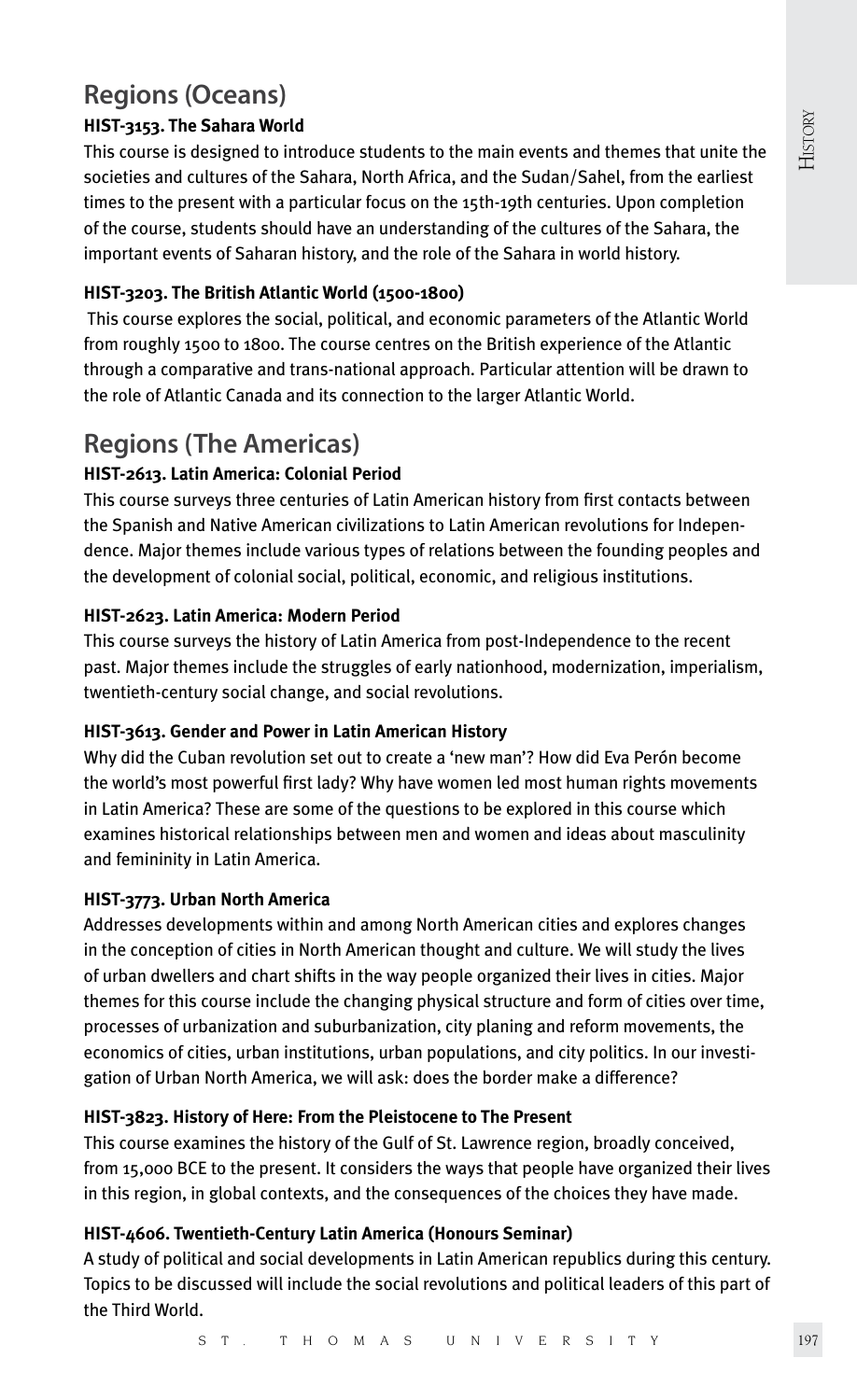### **Regions (Asia)**

#### **HIST-2173. Modern Asia**

This course surveys the history of Asia from c. 1500 to the present, though it may focus on one part of Asia (East Asia, South Asia, Southeast Asia, etc.) more than another. It examines the richness and complexity of Asian societies and Asian engagement in the making of the modern world.

#### **HIST-3123. Student Movements in East Asia**

This course will delve into the world of the student movements in Korea, Japan and China during the twentieth century, examining the social, economic and political environment in which student rebellion flourished, and how it affected student dissidence. It will address the key issues student activists struggled with, such as democracy, nationalism, colonialism, human rights, and corruption, within their distinct contexts. It will also discuss the accomplishments of these student movements: to what extent have they had an impact - positive or negative - on China, Korea and Japan? Prerequisite: HIST 2173 or HIST 1006 or permission of the instructor.

#### **HIST-3163. Gandhi, India and the World, c. 1850 to Present (PEAC)**

Mohandas K. "Mahatma" Gandhi (1869-1948) is a towering figure in the history of India, but he is curiously global too. He lived on three continents, his ideas and practices combined influences and experiences that he gathered from different parts of the world via global networks, and his impact has long extended beyond the subcontinent's borders. Studying Gandhi's life and legend will allow the class to investigate themes relating to nationalism, colonialism, pacifism, non-violence, 'alternative modernity' and other topics or issues. The course will also explore Gandhi's fascinating legacy in postcolonial India and around the globe. It is recommended that students have at least 6 credit hours of history courses before taking this course.

#### **HIST-4146. Gandhi/ism**

This seminar course focuses on Mohandas K. "Mahatma" Gandhi (1869-1948). Gandhi was an important figure in the history of modern India and South Asia, but he was also a significant global or "world history" figure who lived in India, Britain and South Africa. Moreover, Gandhi drew on ideas from around the world, and since about 1920 movements and ideas associated with Gandhi have had considerable global influence. Studying Gandhi's life and legend will allow the class to investigate themes of nationalism, colonialism and imperialism in India and the British empire, but it is also possible to look at topics such as Gandhi's connections to global peace networks, social movements, environmental movements and the American civil rights movement.

### **Regions (Europe)**

#### **HIST-2033. Early Modern Europe**

This course provides an introduction to early modern European history from the end of the so-called "Middle Ages" to the era of the French Revolution (more or less the 15th to the 18th centuries). Students will study social, cultural, political, economic and other developments in order to better understand how societies we recognize today evolved from the rather different world of the late "Middle Ages." The course traces themes and topics such as religious belief, absolutist politics, interactions between majorities and minorities, the changing status of women, and Europe's place in an increasingly "global" setting.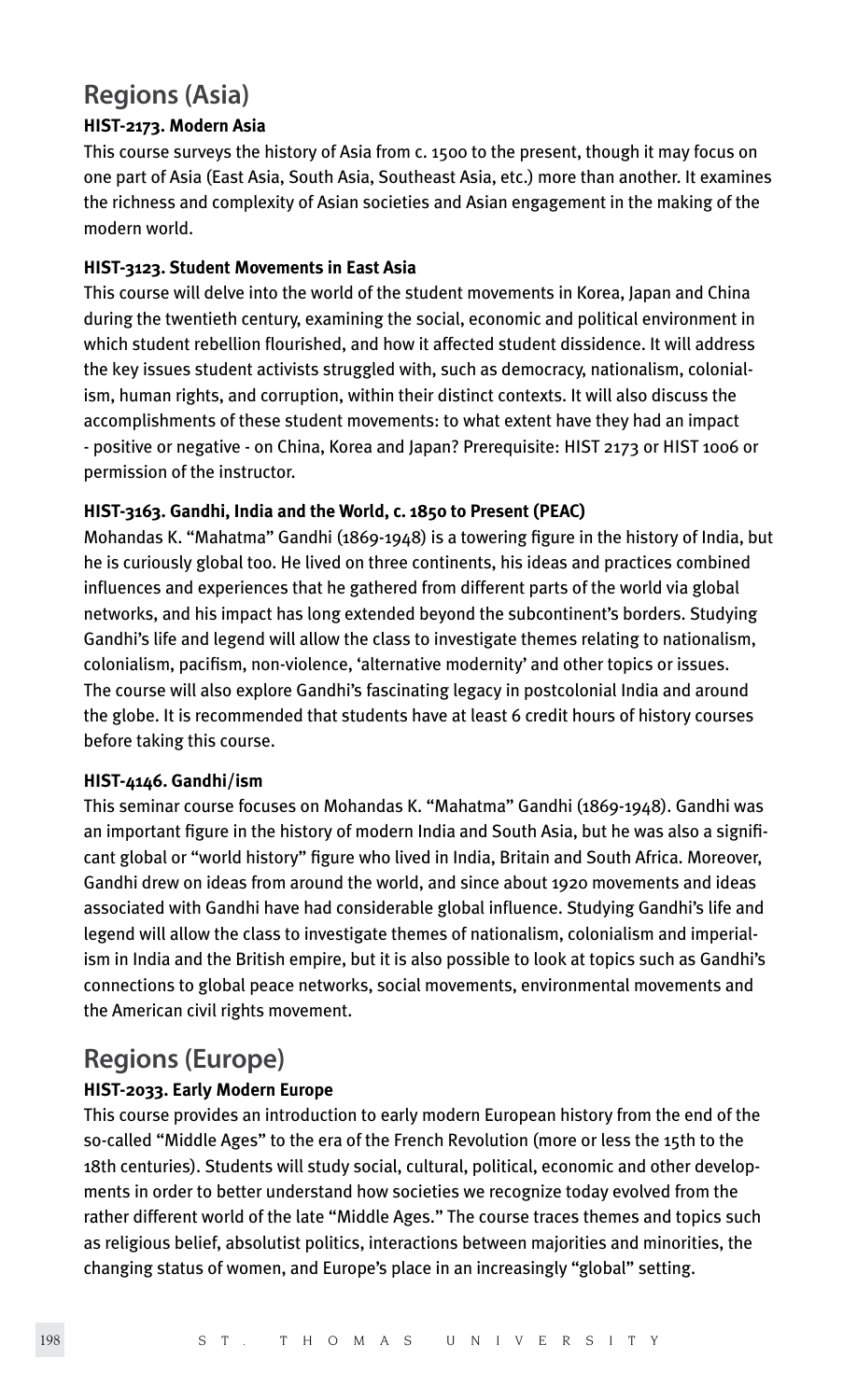#### **HIST-2043. Modern Europe**

An introduction to modern European civilization from the era of the French Revolution to the twentieth century. The course follows History 2033 chronologically but has no prerequisite. This course requires written assignments and emphasizes acceptable methods of historical research and writing.

#### **HIST-2206. History of the Middle Ages**

A survey of the imagined historical period between the fall of the classical Roman/Persian Empires and the emergence of an early modern state system. This course will range widely in its coverage, including glimpses of experience in parts of Africa and Asia as well as Europe. Special emphasis will be placed on social history and the use of primary sources to probe beyond simplified political narratives.

#### **HIST-3033. Gender in Early-Modern Europe**

Europe's early modern period (c. 1450-1800) was a time of political tumult, religious conflict, and seismic shifts in centuries-old institutions. The resulting social changes were profound; new roles emerged for men and women as new questions were asked and new norms evolved. This course takes a thematic approach to the changing lives of men and women, examining the role of gender in both the major events and the everyday realities of the period.

#### **HIST-3223. The Medieval Church**

This course deals with the history of the Church from the time of Gregory the Great in the sixth century to the end of the fifteenth century. For the most part we will deal with the Western Church, although there will be some treatment of the relations that existed with the East. The theme that will run throughout the course is that of the interaction between the Church and the society of this period. Among the topics that will be covered will be the Merovingian and Carolingian Church and the role of such leaders as Charlemagne, the Gregorian Reform Movement and the clash with the Emperor, the development and contribution to medieval society, the emergence of the pilgrimage and the crusade, the religious unrest of the later Middle Ages, and the growth of the medieval papacy.

#### **HIST-3263. European Social Policy in Comparative Perspective**

This course traces the development of social policy in Europe since the end of the 19th century. It examines how governments became involved not only in assuring citizens' defense and freedom, but also their overall well-being through programs such as maternity and child benefits, unemployment insurance and old-age pensions.

#### **HIST-3343. Europe Since 1945**

An analysis of Europe from the close of World War II to the collapse of the communist bloc. The course will focus on Europe's recovery, its role in the Cold War, the evolving and competing power blocs, and the end of the European schism.

#### **HIST-3433. Eighteenth Century Europe At Play**

This course examines the social history of leisure in Europe during the long eighteenth century (c. 1680-1820). With the rise of global trade in luxury goods, a new era of prosperity and wealth coincided with a richly-supplied market in beautiful non-essentials. This course will trace the social and cultural changes that went hand in glove with the entertainment fashions of the eighteenth century, and the encoded priorities and ideals of the people who enjoyed them.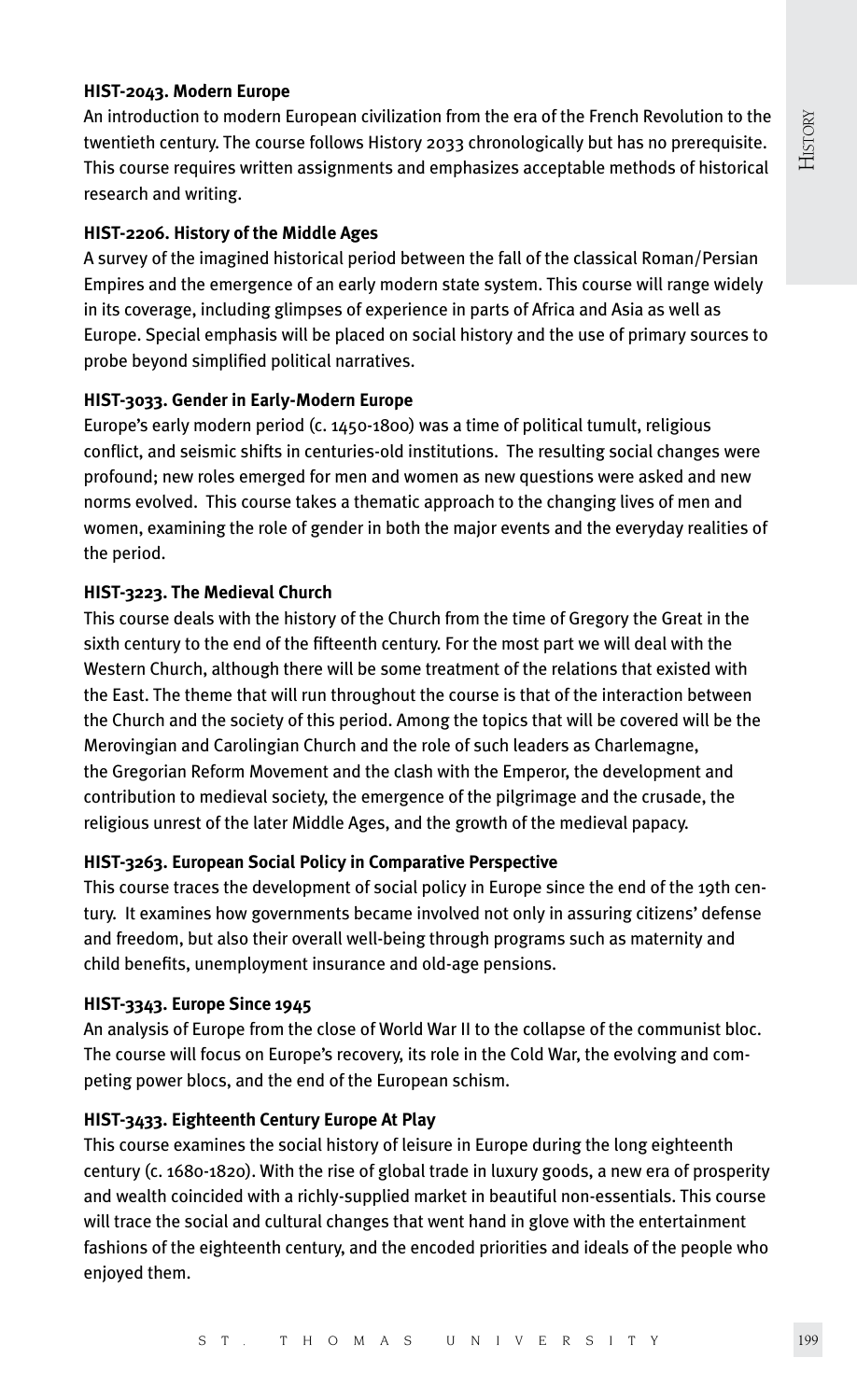#### **HIST-4206. Topics in Medieval History**

This advanced seminar deals with important aspects of social, religious, intellectual and institutional history in the so-called Middle Ages. Specific topics will change from year to year but generally focus on relationships between the different sorts of medieval communities. The seminar is intended for students with some background in pre-modern history, philosophy and/or theological traditions, whether Christian, Muslim, or Jewish.

## **State, Nation, and Locality (The Americas)**

#### **HIST-2433. Comparative History of North America**

This course is designed to acquaint students with broad developments in the history of North America. In the course of studying the North American continent, we will examine the experiences of contact between indigenous and immigrant cultures; the transmission of European ideas and institutions to the American hemisphere; the influence of the Atlantic system of commerce on regional economies; and the struggles of various peoples in the Americas to define themselves and others. Students will be asked to draw connections between major events and occurrences, and to try and find coherence in distance, contemporaneous events.

#### **HIST-2733. United States: Colonial Settlement to Civil War**

An introductory survey that explores and examines some major developments in what becomes the United States, from early European colonization up to the Civil War of the mid-19th century. Major issues include relations with Native peoples, slavery, the African-American experience, revolution and independence, economic development, political and intellectual traditions, and social change.

#### **HIST-2743. United States: Reconstruction to 21st Century**

The continuation of the introductory survey HIST 2733. This course explores and examines some major developments in the United States, from the conclusion of the Civil War up to the present. Major issues include the legacy of the end of slavery in the United States, the expanded economic and military role of the US in the world, the emergence of transforming social movements, the changing role of the state, and American popular culture.

#### **HIST-2913. Historical Roots of Contemporary Canada**

This course examines the historical roots of many of the key issues in contemporary Canadian society. In addition to providing students with a narrative framework of Canadian history since the mid-19th century, the course will emphasize the historical dimensions of many of the most controversial issues facing Canada today, such as Quebec separatism, Aboriginal Land Claims, Western Alienation, Canada-US relations, etc. Students who have taken HIST 2806 (1806) or HIST 2823 (1823) are excluded from this course.

#### **HIST-3043. US Women's History**

This course will explore the history of American women from colonization through to the end of the 20th century, with particular emphasis on the 19th and 20th centuries. Major themes will include: race, ethnicity, and class; women and work (paid and unpaid); women and politics (both before and after suffrage in 1920); cultural assumptions about women's proper roles and their portrayal in popular culture; and women's activism.

#### **HIST-3443. Canadian Youth and Universities in Comparative Perspective**

This course will explore the changing nature of student culture within the culture of the university. It will use student culture as a lens to examine social and cultural developments in Canada from the late 19th century on. And it will place these changes within a broader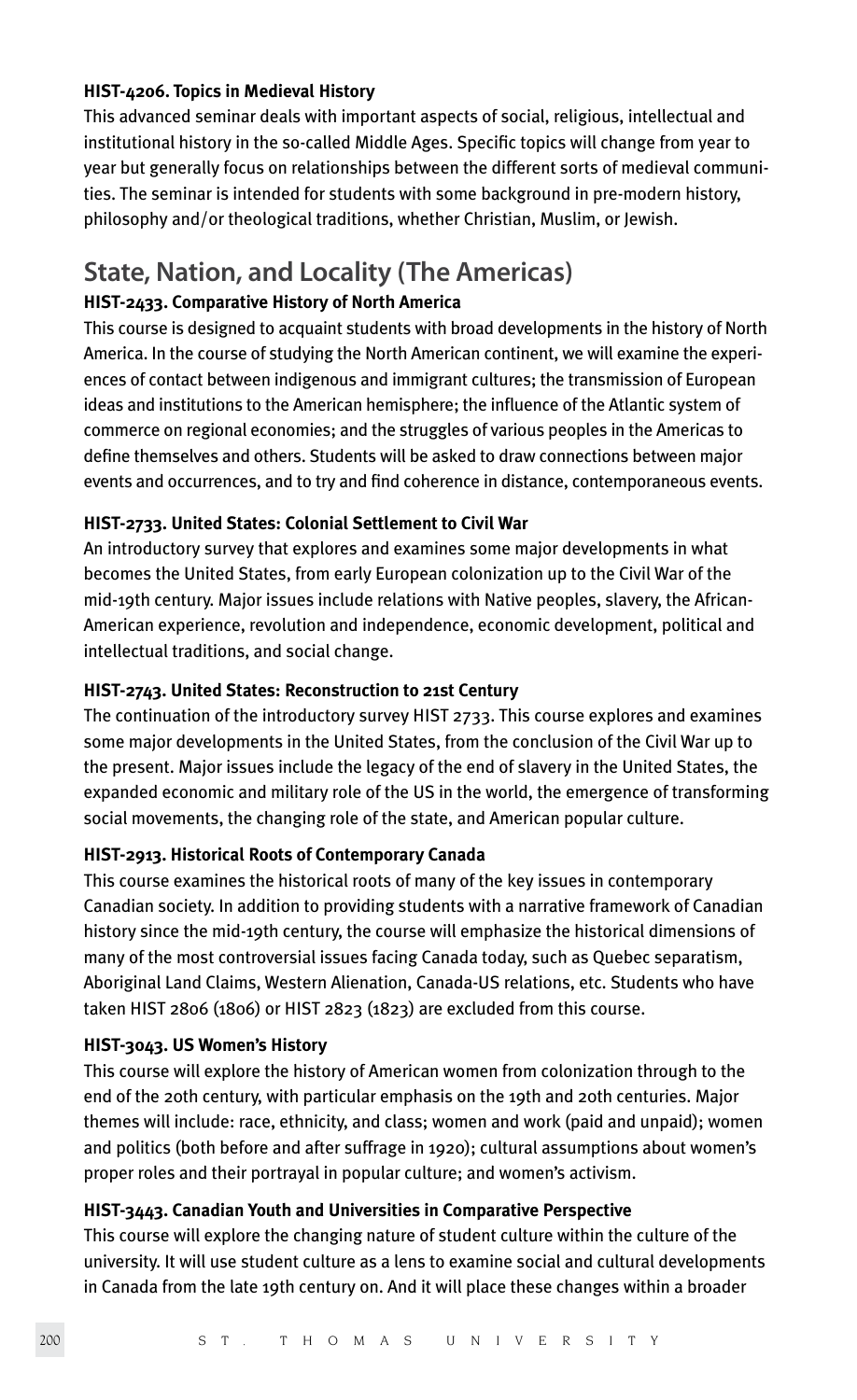comparative perspective while focusing on such topics as residence life, counterculture and student protest, gender relations and sexuality. Prerequisite: HIST 2913 or permission of the instructor.

#### **HIST-3723. NYC, Colony to World Capital**

This course examines the development of New York City from its establishment by the Dutch as New Amsterdam in the 1600s through its development as one of the "world cities" whose influence extends around the globe today. It is designed to use New York City itself as a workshop. The course will consider such historical themes as urban form and architecture, city people and populations, culture and recreation, city politics and social movements, the environment, and economies of cities.

#### **HIST-3743. United States Since 1945**

This course examines the changing place in the world of the United States, the superpower of the 20th century, and analyses its character as a society. The course surveys political, social, and cultural trends from the role of the US in the 1940s as a military and economic colossus to its decline in the present postmodern, post-industrial world. It deals with such topics as the Cold War, Civil Rights, Vietnam, women's liberation, suburban life, consumerism, the corporations and unions, popular culture, the 1960s counter culture, and the Internet. Prerequisite: 3 credit hours in History.

#### **HIST-3753. The Harlem Renaissance**

This course will survey some of the major themes, controversies, and personalities in African American cultural and political history between 1876 and 1919 in an attempt to contextualize the 1920s surge of African American cultural production known as the Harlem Renaissance. The course will study the racial, class, gender, and cultural politics of the era, with much time devoted to studying artifacts of the Renaissance.

#### **HIST-3873. Immigrants in Canada 1870 to Present**

This course examines the position of immigrants in Canadian society from the arrival of the railway workers after Confederation to the present. The conditions that led immigrants to leave their homeland and the economic and social policies that led to their arrival in Canada will be considered, as well as the nature of immigrant communities and their contribution and adaptation to Canada.

#### **HIST-3883. Women and Gender in Modern Canada**

This discussion-based course examines gender and women's history in Canada from c. 1850 to c. 1980. It addresses traditional historical topics in the field (industrialization, the Great Depression, World War Two, etc.) as well as emerging topics such as sport, consumerism, and student culture. Our approach will be both chronological and thematic. Prerequisite: HIST 2913 or permission of the instructor.

#### **HIST-3963. Modernity and the Rise of Consumerism in Canada, 1880-1980**

This course offers a thematic examination of the impact of modernity and consumerism on 20th century Canada. Through a combination of lectures and seminars the course examines topics such as honeymoons, films, university student initiations, tourism, and advertising campaigns in order to explore and evaluate the impact of capitalism and consumerism on Canadian life. Prerequisite: HIST 2806 (1806) or HIST 2913 or HIST 2823 (1823).

#### **HIST-3973. Canadian North: Image and Reality Since the First World War**

This course focuses on the period since the First World War and examines the development of Native Nations in the area, the interaction between them and non-Native Canadians, and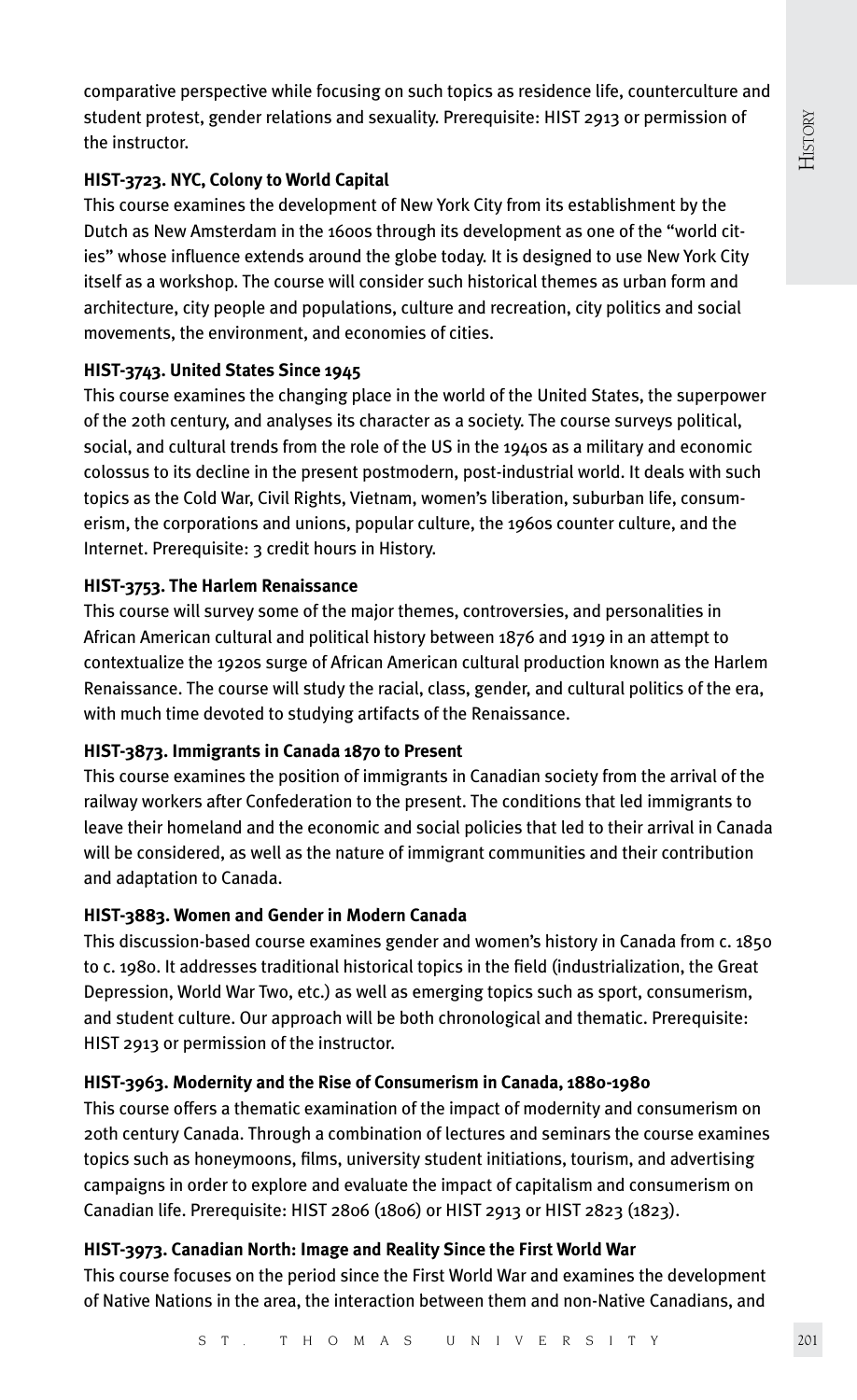the economic and political significance of northern development. No prerequisite, but an introductory course in Canadian History Since Confederation or a course in recent Canadian history will be useful.

# **State, Nation, and Locality (Asia)**

#### **HIST-2183. History of Modern India**

The course explores the history of the Indian subcontinent from c. 1500 onward. It considers the Mughals, the 18th-century successor states, British colonialism, Indian nationalism and postcolonial India to the present day.

#### **HIST-3113. Modern and Revolutionary China**

This is a survey of the final century of dynastic rule in China, and the rise to power of the Nationalist and Communist parties, examining social and cultural developments, the impact of Western imperialism, and the evolution of revolutionary ideologies, up to Mao's death. Prerequisite: HIST 2173 or HIST 1006 or permission of the instructor.

#### **HIST-4196. People's History of Korea**

This seminar proposes an in-depth study of the modern history of Korea from the perspective of its least acknowledged, yet determinant, agent: the people. It examines major social movements which shaped Korean history and democratisation, e.g. the college student and labour movements. It also addresses Korea's geopolitical predicament from the viewpoint of some of its victims, such as the Korean sex slaves under Japanese colonial rule and Korea's political and economic prisoners of the Cold War. Prerequisite: HIST 2173 or HIST 1006 or permission of the instructor.

### **State, Nation, and Locality (Europe)**

#### **HIST-3273. Russian Civilization**

An historical investigation of the foundation upon which the civilization of modern Russia stands. Present-day Russian civilization is complex and many-branched. We shall examine its roots by focusing on several key issues from the time of Russia as a Tatar colony to the present day.

#### **HIST-3303. Art and Culture in 19th Century France**

This course examines the visual arts (painting, sculpture, architecture) of nineteenth-century France. It will focus on the historical, political, social, technological and artistic context in which French culture developed in the aftermath of the French Revolution. Four major themes will be addressed: art as a political and social tool, industrialization, art as a mirror of modern life, and art and nature.

#### **HIST-3363. Germany: 1871-1945**

In 1871, the newly-unified Germany looked forward to a future that seemed to promise greatness. By 1945, after two world wars, the country was in ruins. How did this come about? In this course, students study social, cultural, political and economic developments in order to understand better Germany's complex history from the late nineteenth to the mid-twentieth century.

#### **HIST-3373. The Germanies Since 1945**

The defeat of Nazi Germany and the falling-out of the victors led to the enforced division of Germany. By 1949, two separate German states had come into existence: the Federal Republic of Germany (West Germany) and the German Democratic Republic (East Germany). This course examines the history of Germany from the end of the Second World War to the present.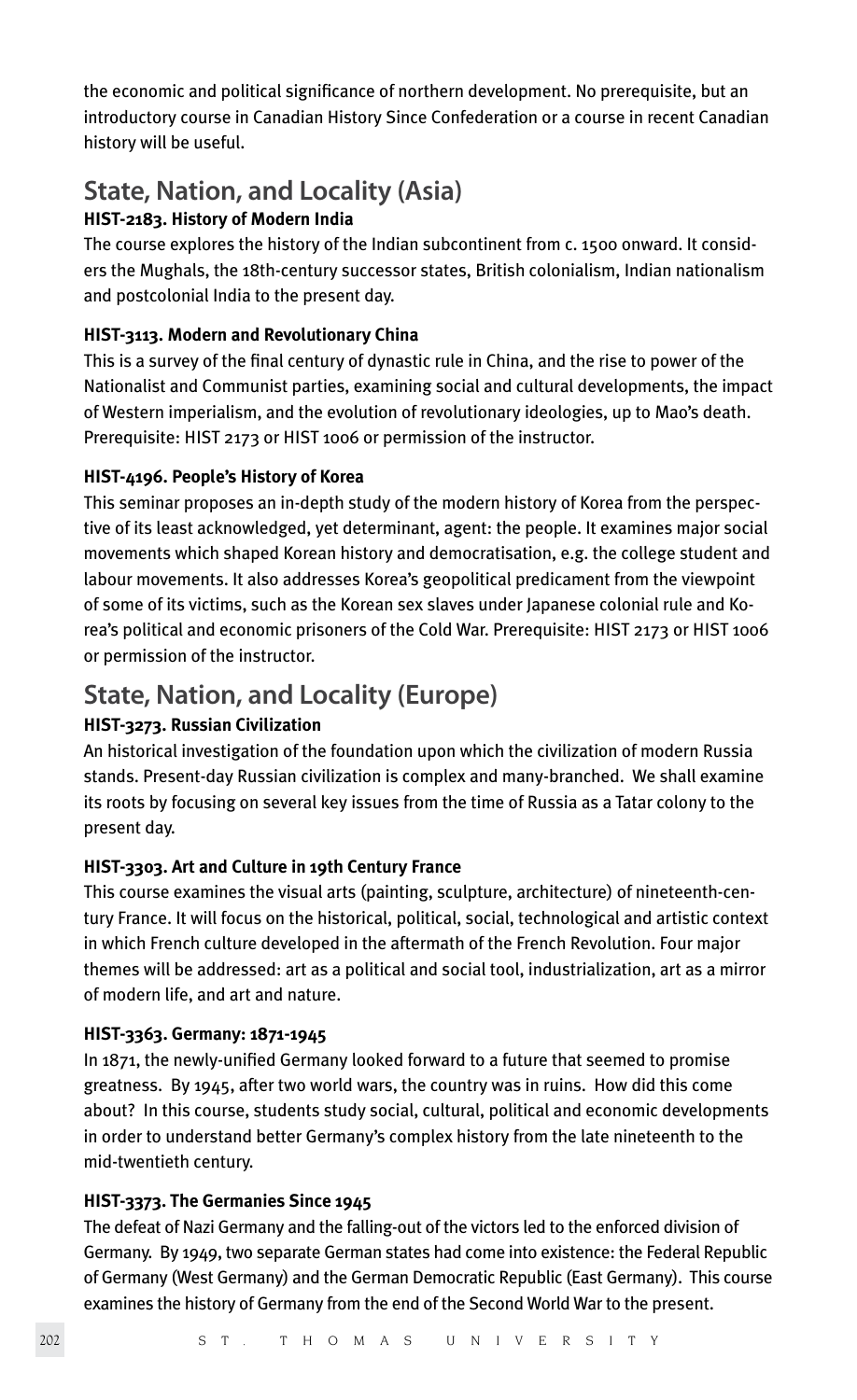# **HISTORY**

# **Special**

#### **HIST-2003. Exploring History: Critical Approaches to Historical Methods and Theories**

This mandatory course for History Majors and Honours students provides an introduction to the discipline of History. The course examines a variety of historiographical and methodological approaches to History, as well as the history of History. It encourages students to re-examine their assumptions about History, but it will also help students develop their basic historical research and writing skills. Exploring History provides a foundation for upperyear History courses and students are strongly encouraged to take it before their third year. Prerequisite: At least 6 credit hours in History courses at St. Thomas University.

#### **HIST-3553 The History Workshop**

The Workshop provides students with the opportunity to enhance their skills of historical analysis, writing and oral communication through close engagement with an important historical "event" or issue. The Workshop is recommended for students planning to take 4000-level seminars, as well as students considering an application to graduate programs or professional schools. Please consult the History Department Handbook, Chair or web page for upcoming Workshop topics. Prerequisite: Permission of the instructor.

#### **HIST-3993. Topics in Global History**

This course will examine specific topics in world history. The topics will change from year to year. For information regarding course content students should contact the Chair of the History Department. Prerequisite: At least 9 credit hours in History courses at STU or permission of the instructor.

#### **HIST-4006. History Honours Thesis**

The History Honours thesis is a scholarly essay or research paper. The topic of the thesis is determined by the student in consultation with a faculty committee. The committee is composed of the Thesis Supervisor (or supervisors) and another faculty member, typically from the History Department, who acts as the Second Reader. Students normally must submit a thesis proposal to the members of their faculty committee by 30 September of the academic year in which the thesis shall be written.

#### **HIST-4906. Independent Study**

With the approval of the Department, students (normally Honours candidates) may undertake a full-year course of independent study. Such a course is to be undertaken under the direction of a member of the History Department and must result in at least one scholarly paper. Application to take an independent study course must be made to the Director of Honours. The application must include a written proposal indicating the reason for doing an independent study, as well as a description of the specific area of interest, a statement of research topic, and a preliminary bibliography. In order to complete their degree requirements, students may request that an independent study be considered as an alternative to an Honours seminar.

#### **HIST-4996. Independent Study - Work Option**

With the approval of the Department, students (normally Honours candidates) may undertake one full-year course of independent study as an alternative to an Honours seminar. Such a course would be undertaken under the direction of a member of the history Department and must result in at least one scholarly paper. Application to take an independent study course must be made to the Director of Honours. The application must include a written proposal indicating the reason for doing an independent study, as well as